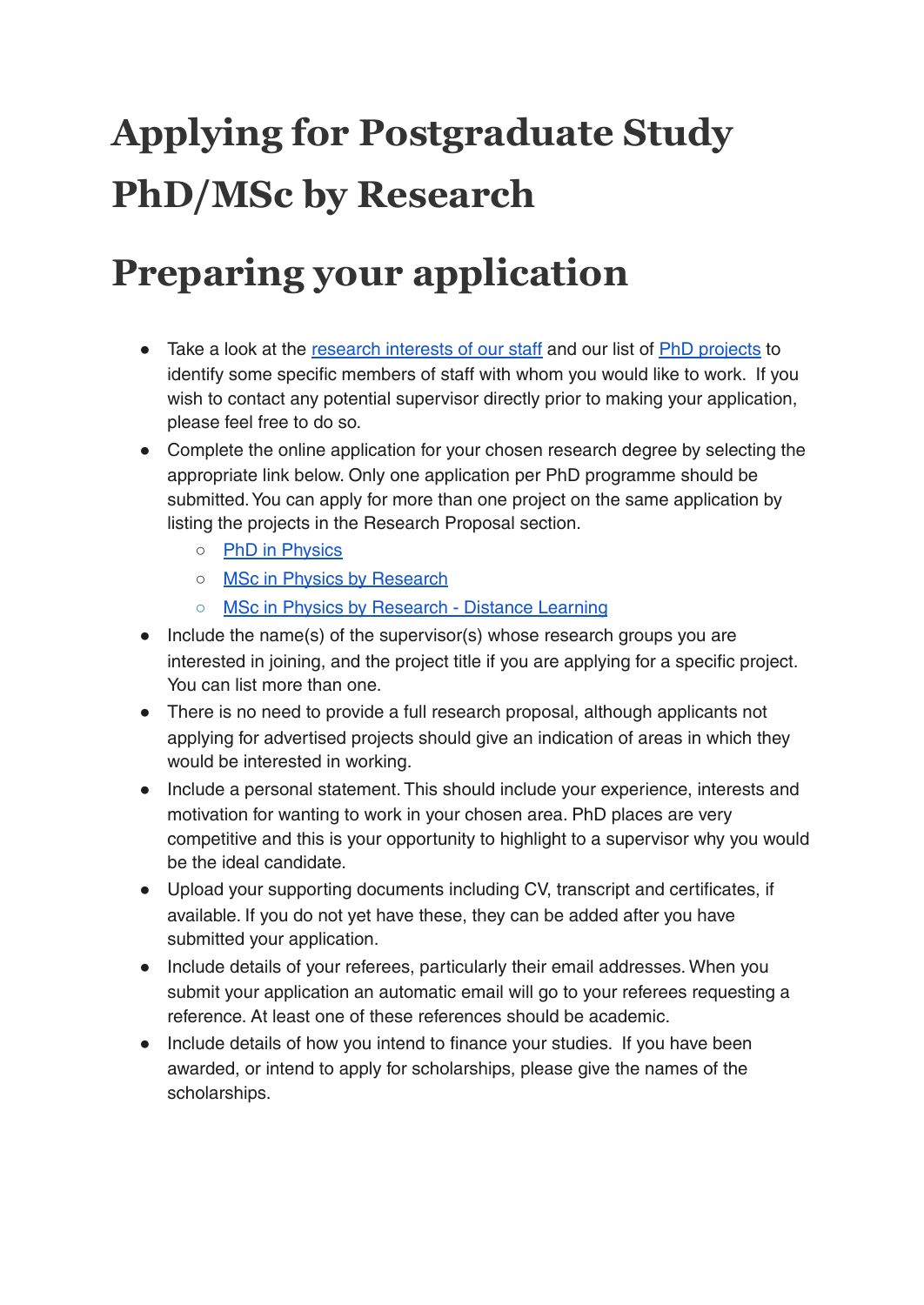### **Entry requirements**

- PhD applicants should have, or be about to complete, an MPhys degree at 2:1 or above, or have a Masters degree in a closely related field, or who have relevant industry experience.
- We will also consider applicants with a BSc at 2:1 or above where sufficient relevant experience can be demonstrated.
- MSc applicants should have, or be expecting to achieve, a 2:2 undergraduate degree in Physics, or a relevant related discipline.
- International applicants: please check the entry [requirements](https://www.york.ac.uk/study/international/your-country/) for your country
- If English is not your first language, you will be required to meet the minimum English language [requirements](https://www.york.ac.uk/study/postgraduate-research/apply/international/english/).

## **After submitting your application**

- You will receive confirmation from the Central University admissions office when your application has been received.
- Your application will be processed by the Physics Postgraduate Admissions Administrator.
- Your application will be passed to your chosen members of staff for consideration. They may contact you directly to arrange an interview which could be via Skype, zoom, telephone or in person.
- The Physics Postgraduate Admissions Administrator will notify you if an offer is to be requested for you. All offers are subject to final approval by the Central University Postgraduate Admissions team.
- If an offer is made to you, you will receive notification via email and will be able to access your offer via your You@York portal.

## **Is there a deadline for submitting an application?**

- Most funded PhD positions will have a deadline for applications which will be specified on the advert.
- MSc by Research applications are accepted throughout the year.
- Applications from self-funding applicants are welcome throughout the year.